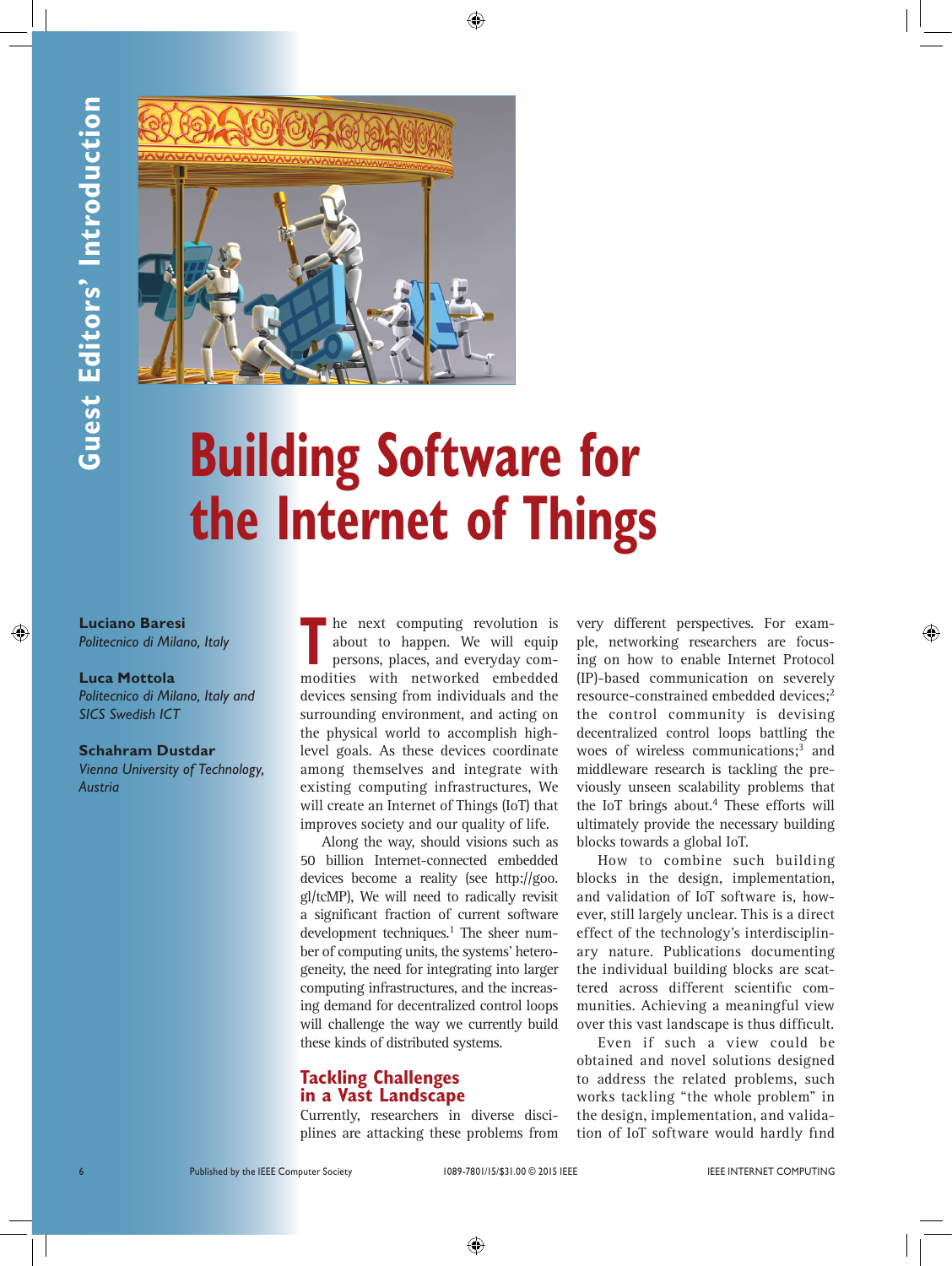a spot within individual research communities, which tend to favor specialized topics. The scientific spread of new ideas in this field — and industry adoption of the corresponding solutions — are thus ultimately hampered, because of the lack of proper communication with and towards interested parties.

# **Gathering Solutions Here**

This special issue of *IEEE Internet Computing* provides an ideal forum to gather contributions from different research communities and addresses eminently interdisciplinary topics on building IoT software. It caters to a unique opportunity of fostering scientific discourse across disciplines, and offers a cornerstone for others to build upon in future research efforts.

Building the IoT is currently of topical interest, and because of its popularity, initially we received a record number of 37 submissions, which required a thorough two-phase evaluation process. The first three reviews for each paper helped us filter the submissions and identify a first set of 10 potential candidates. The authors revised their work and the second round of reviews allowed us to select the five articles that are part of this theme issue. The fierce competition led to some sad decisions we had to reject some good papers — but the final result provides a good summary of the different activities the research community is carrying out to address the many challenges that come with crafting IoT software.

Thinking of the software behind the IoT, one may think of diverse functionality, ranging from low-level embedded components as well as communication and control platforms, up to user-oriented applications. This means that the five selected articles cannot provide an in-depth presentation of every single facet; instead, they can only focus on some particular aspects.

In "Thingsonomy: Tackling Variety in Internet of Things Events," Souleiman Hasan and Edward Curry propose an event-based middleware. They argue that "smart" event processing can contribute to filling the gap between application layers and IoT infrastructures that comprise billions of devices and create large-scale, dynamic, heterogeneous, and open environments. The semantic coupling among events could hamper the resulting system's scalability, but the authors propose an innovative solution based on the idea of approximate semantic matching.

Besides a connected network of interacting things, application developers need proper abstractions to ease their work and to deliver quality results to users. Two of the articles deal with this issue and propose different solutions. In "A Vision of Swarmlets," Elizabeth Latronico and her coauthors explain how to create *swarmlets* — that is, applications that integrate networked sensors and actuators, cloud services, and mobile devices. Swarmlets are compositions of accessors, which in turn are wrappers for sensors, actuators, and services. An actor semantics helps associate the composition with a disciplined and understandable concurrency model. Accessors hide the details of the many mechanisms defined for sensing data, controlling actuators, or accessing services, and provide a homogeneous abstraction layer.

Michael Mrissa and his coauthors, in contrast, stress the importance of the Web as a gluing solution and propose a Web of Things architecture in their article "An Avatar Architecture for the Web of Things." They propose avatars as new virtual abstractions to extend physical objects on the Web. In this work, avatars are extensible, distributed runtime entities with autonomous behavior; semantic annotations help provide their functionality as Web services, exploit their capabilities, and foster the cooperation among them to accomplish complex tasks.

These abstractions can help create quality applications, but the interactions with possible users must be taken into account explicitly. This is the motivation for Javier Miranda and his coauthors to present a reference architecture in "From the Internet of Things to the Internet of People." Their claim is that IoT solutions should be means to help people live their lives and carry out their tasks faster and with better results. Such solutions should be commodities and cannot become obstacles that impose further complexity. Thus, the interactions between humans and things must be mediated properly and the user should always be at the ecosystem's center.

Orthogonal to the articles just introduced, the fifth article is about the problem of creating software for working with and extending existing deployments and test beds. In "Integrating Smartphones into the SmartSantander Infrastructure," Georgios Mylonas and his coauthors introduce SmartSander — one of the largest